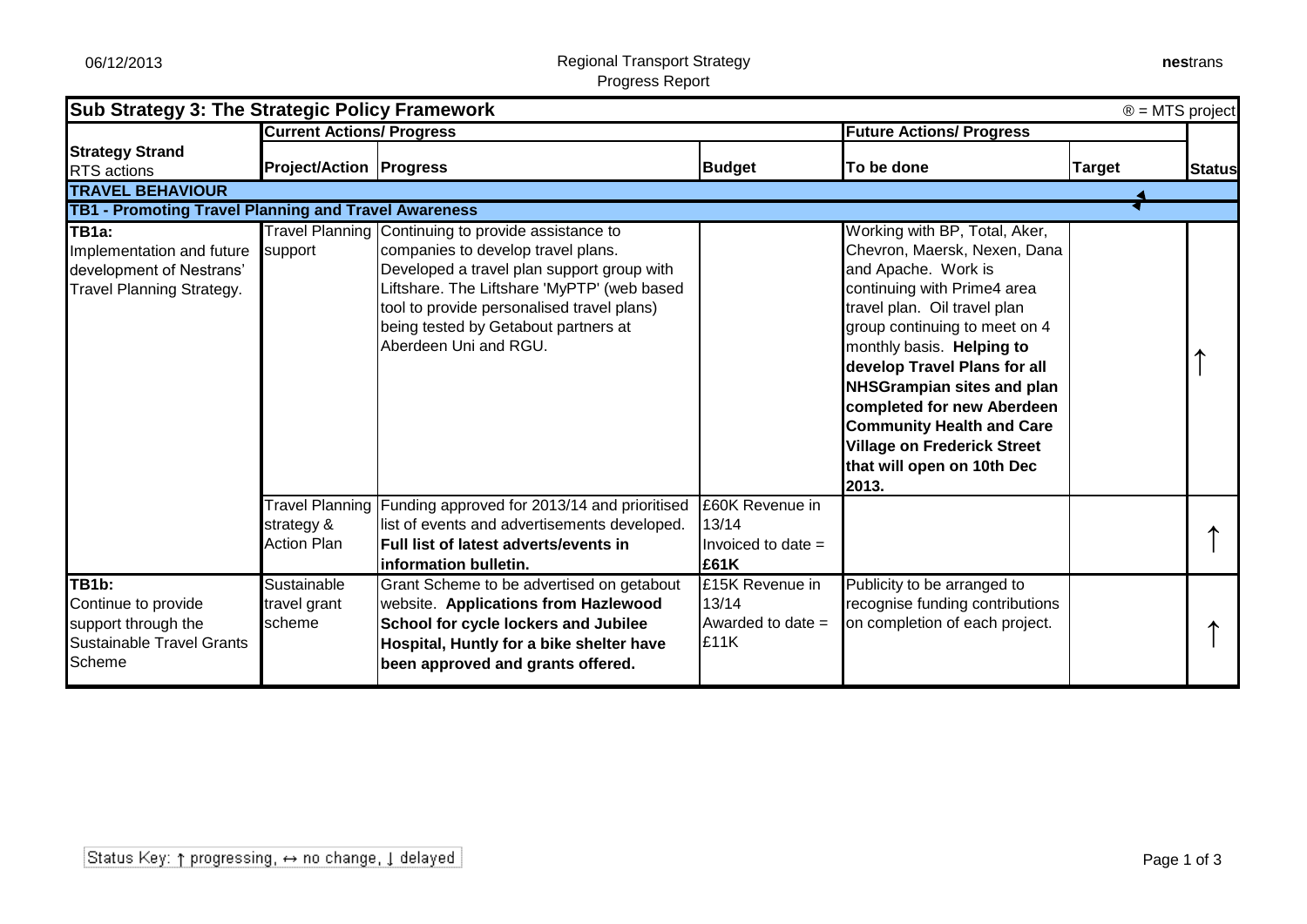enables access to employment or training

## 06/12/2013 Regional Transport Strategy Progress Report

|                                                                                                                                                                                                     | <b>Current Actions/ Progress</b>            |                                                                                                                                                                                                                                                                                                                                                                                                                                                                                           |                                                                             | <b>Future Actions/ Progress</b>                                                                                                                                       |               |               |
|-----------------------------------------------------------------------------------------------------------------------------------------------------------------------------------------------------|---------------------------------------------|-------------------------------------------------------------------------------------------------------------------------------------------------------------------------------------------------------------------------------------------------------------------------------------------------------------------------------------------------------------------------------------------------------------------------------------------------------------------------------------------|-----------------------------------------------------------------------------|-----------------------------------------------------------------------------------------------------------------------------------------------------------------------|---------------|---------------|
| <b>Strategy Strand</b><br><b>RTS</b> actions                                                                                                                                                        | <b>Project/Action   Progress</b>            |                                                                                                                                                                                                                                                                                                                                                                                                                                                                                           | <b>Budget</b>                                                               | To be done                                                                                                                                                            | <b>Target</b> | <b>Status</b> |
| <b>TB2 - Promoting Active Travel</b>                                                                                                                                                                |                                             |                                                                                                                                                                                                                                                                                                                                                                                                                                                                                           |                                                                             |                                                                                                                                                                       |               |               |
| TB2a:<br>Encourage more people to Roadshow<br>walk and cycle more often.                                                                                                                            | Cycle                                       | Range of bikes purchased and delivered for<br>use at local events to encourage cycling in<br>schools, communities and organisations. This<br>will reduce cost of bringing commercial<br>roadshows to the region and allow priority use budget<br>by partners, with rental by others helping to<br>fund future fleet renewals. Service Level<br>Agreement for purchase, storage, transport<br>and maintenance of full kit for event and hire<br>rates is being reviewed by Legal Services. | Funding to be<br>provided from<br>within approved<br><b>Travel Planning</b> | <b>Roadshow used at Riverbank</b><br>Primary School, Tillydrone on<br>Fri 22 Nov.                                                                                     |               |               |
| $\overline{\text{TB2b}}$ :<br>Work with NHS Grampian<br>and Community Planning<br>Partnerships to promote<br>the benefits of active travel<br>and achieve objectives for<br>a healthier population. | Health &<br>Transport<br><b>Action Plan</b> | HTAP works being progressed by sub<br>groups. Further funding approved for<br>2013/14. Andrew Stewart appointed as new<br>HTAP Programme Support Officer and starts<br>28 Oct. He is employed by Aberdeenshire<br>Council and Nestrans and NHS funding the<br>post.                                                                                                                                                                                                                       | £42.5K Revenue in<br>13/14                                                  | Consultant to be appointed to<br>review the HTAP and produce<br>an updated plan.                                                                                      |               |               |
| <b>INCENTIVES AND ENFORCEMENT</b>                                                                                                                                                                   |                                             |                                                                                                                                                                                                                                                                                                                                                                                                                                                                                           |                                                                             |                                                                                                                                                                       |               |               |
| IE1 - Changing Choices through Incentives & Partnerships                                                                                                                                            |                                             |                                                                                                                                                                                                                                                                                                                                                                                                                                                                                           |                                                                             |                                                                                                                                                                       |               |               |
| IE <sub>1a</sub> :<br>Work with operators to<br>identify possible fare<br>incentives to encourage<br>increased bus use.<br>particularly where this                                                  | <b>Bus Operators</b>                        | <b>First Aberdeen launched Platinum service</b><br>on no. 19 route with 12 branded and<br>refurbished buses featuring TV screens<br>with news and free wi-fi. Both operators<br>offering reduced fares on certain tickets<br>for the festive neriod                                                                                                                                                                                                                                       |                                                                             | <b>Stagecoach to introduce 3</b><br>new hybrid buses on<br>Aberdeen no. 59 hospital<br>direct service and has<br>provided a further 2 new<br>lsinale decker buses for |               |               |

**single decker buses for Peterhead and one for** 

**Fraserburgh.**

**for the festive period.**